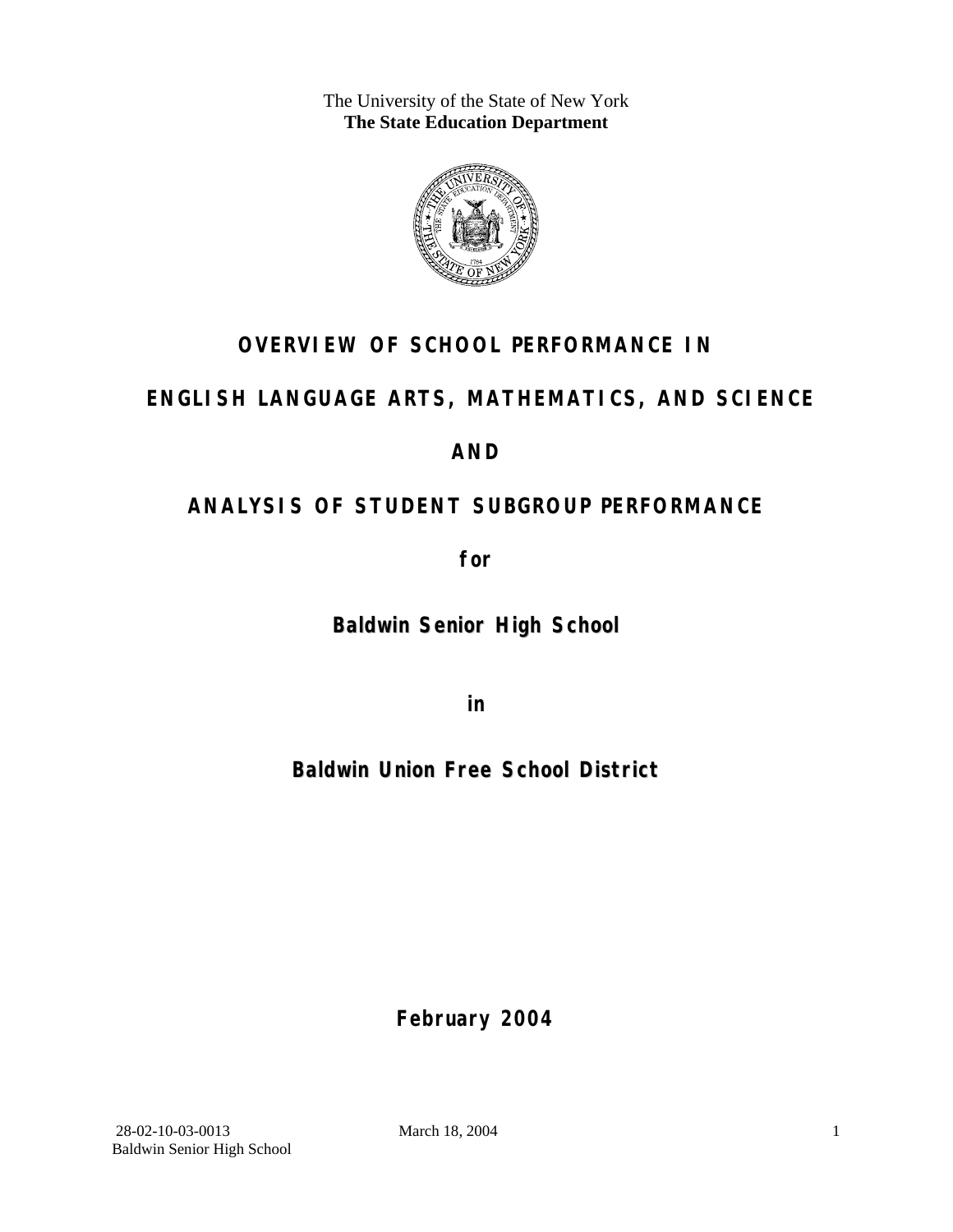### **THE UNIVERSITY OF THE STATE OF NEW YORK**

### **Regents of The University**

| Tonawanda             |
|-----------------------|
| <b>Hollis</b>         |
| Staten Island         |
| New Rochelle          |
| Peru                  |
| Huntington            |
| <b>North Syracuse</b> |
| New York              |
| <b>Belle Harbor</b>   |
| Buffalo               |
| Hartsdale             |
| Albany                |
| <b>Bronx</b>          |
| New York              |
| <b>Binghamton</b>     |
| Rochester             |

#### **President of The University and Commissioner of Education**

RICHARD P. MILLS

**Deputy Commissioner for Elementary, Middle, Secondary and Continuing Education**  JAMES A. KADAMUS

#### **Coordinator, School Operations and Management Services**

CHARLES SZUBERLA

#### **Coordinator, Information and Reporting Services**

MARTHA P. MUSSER

The State Education Department does not discriminate on the basis of age, color, religion, creed, disability, marital status, veteran status, national origin, race, gender, genetic predisposition or carrier status, or sexual orientation in its educational programs, services and activities. Portions of this publication can be made available in a variety of formats, including braille, large print or audio tape, upon request. Inquiries concerning this policy of nondiscrimination should be directed to the Department's Office for Diversity, Ethics, and Access, Room 530, Education Building, Albany, NY 12234. **Requests for additional copies of this publication may be made by contacting the Publications Sales Desk, Room 309, Education Building, Albany, NY 12234.** 

Please address all correspondence about this report that is not related to data corrections to:

*School Report Card Coordinator Information and Reporting Services Team New York State Education Department Room 863 EBA 89 Washington Avenue Albany, NY 12234*  E-mail: *RPTCARD@mail.nysed.gov*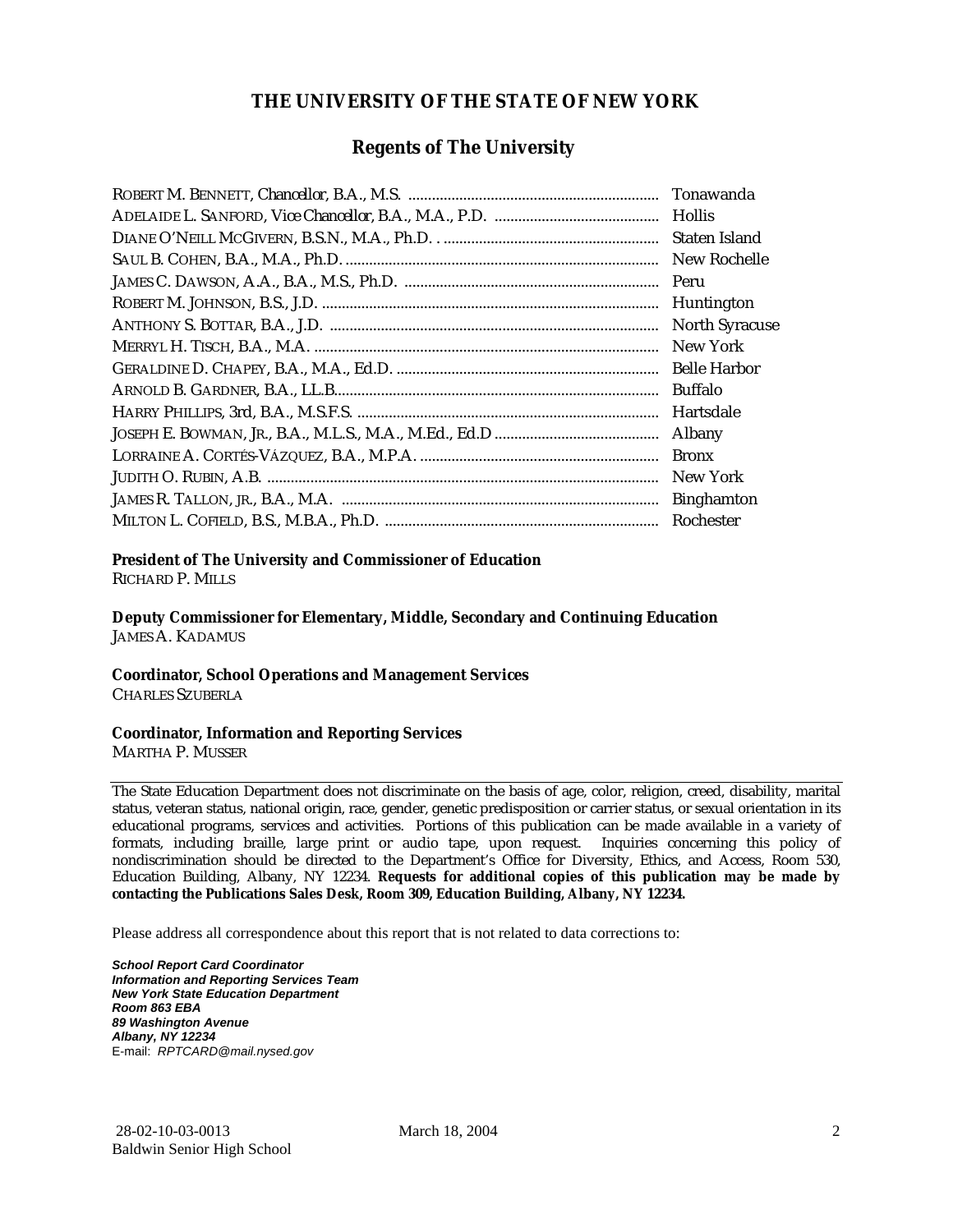The *New York State School Report Card* is an important part of the Board of Regents effort to raise learning standards for all students. It provides information to the public on student performance and other measures of school and district performance. Knowledge gained from the school report card on a school's strengths and weaknesses can be used to improve instruction and services to students.

The *New York State School Report Card* consists of three parts: the *Overview of School Performance in English Language Arts, Mathematics, and Science and Analysis of Student Subgroup Performance,* the *Comprehensive Information Report,* and the *School Accountability Report*. The *Overview and Analysis* presents performance data on measures required by the federal No Child Left Behind Act: English, mathematics, science, and graduation rate. Performance data on other State assessments can be found in the *Comprehensive Information Report*. The *School Accountability Report* provides information as to whether a school is making adequate progress toward enabling all students to achieve proficiency in English and mathematics.

State assessments are designed to help ensure that all students reach high learning standards. They show whether students are getting the foundation knowledge they need to succeed at the elementary, middle, and commencement levels and beyond. The State requires that students who are not making appropriate progress toward the standards receive academic intervention services.

In the *Overview*, performance on the elementary- and middle-level assessments in English language arts and mathematics and on the middle-level science test is reported in terms of mean scores and the percentage of students scoring at each of the four levels. These levels indicate performance on the standards from seriously deficient to advanced proficiency. Performance on the elementary-level science test is reported in terms of mean scores and the percentage of students making appropriate progress. Regents examination scores are reported in four score ranges. Scores of 65 to 100 are passing; scores of 55 to 64 earn credit toward a local diploma (with the approval of the local board of education). Though each elementary- and middle-level assessment is administered to students in a specific grade, secondary-level assessments are taken by students when they complete the coursework for the core curriculum. Therefore, the performance of students at the secondary level is measured for a student cohort rather than a group of students at a particular grade level. Students are grouped in cohorts according to the year in which they first entered grade 9.

The assessment data in the *Overview and Analysis* are for all tested students in the school, including general-education students and students with disabilities. In the *Overview*, each school's performance is compared with that of schools similar in grade level, district resources, and student needs as indicated by income and limited English proficiency (LEP) status. Each district's performance is compared with that of all public schools statewide. In the *Analysis*, performance is disaggregated by race/ethnicity, disability status, gender, LEP status, income level, and migrant status.

Explanations of terms referred to or symbols used in this part of the school report card may be found in the glossary on the last page. Further information on the school report card may be found in the guide, *Understanding Your School Report Card: February 2004*, available on the Information and Reporting Services Web site at www.emsc.nysed.gov/irts.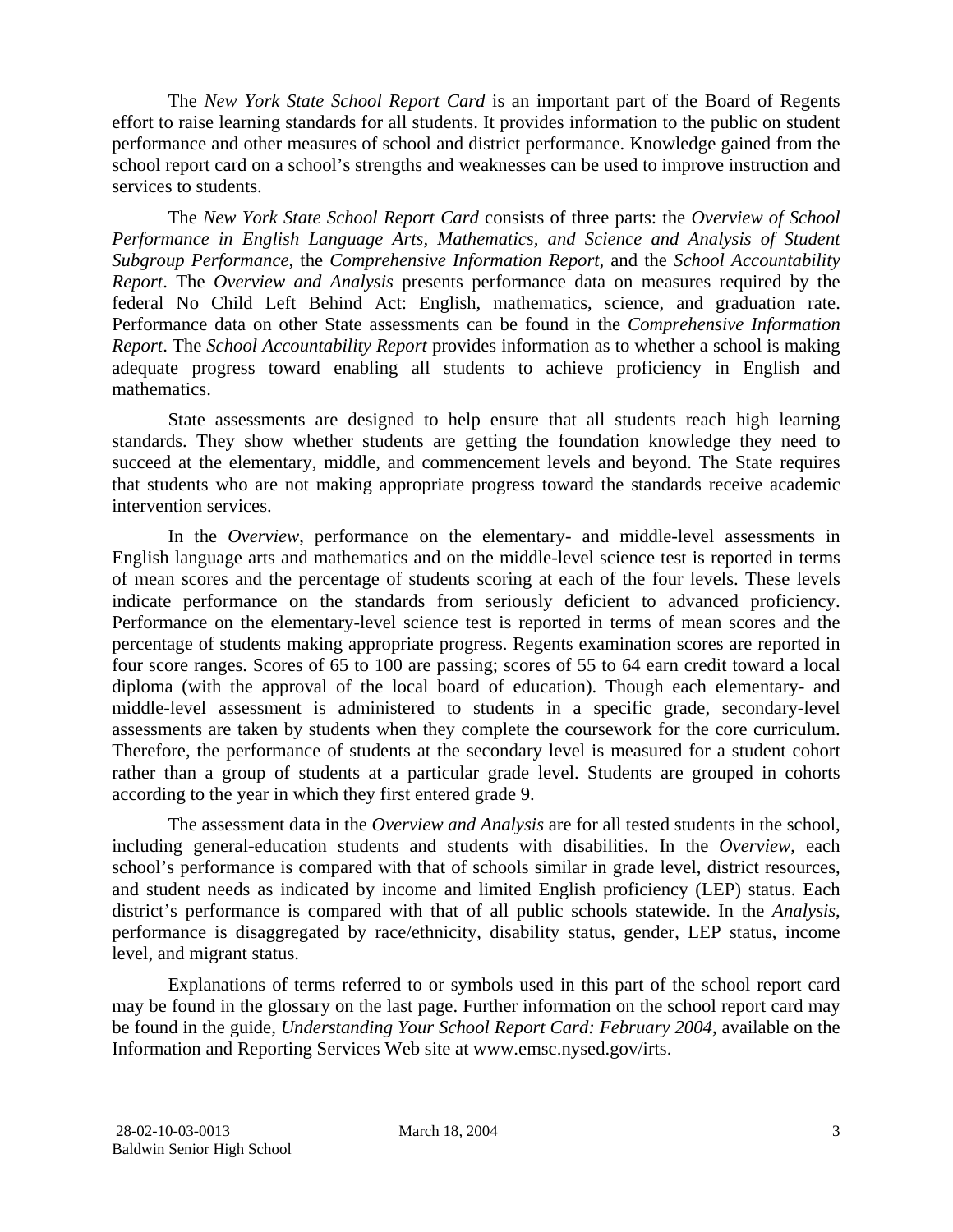# **Overview of School Performance in English Language Arts, Mathematics, and Science**

### **School Profile**

| Principal:<br>Susan Knors | Phone:      | (516)377-9203 |                           |
|---------------------------|-------------|---------------|---------------------------|
| <b>Organization</b>       | Grade Range |               | <b>Student Enrollment</b> |
| $2002 - 03$               | $9 - 12$    |               | 1659                      |

|  | 2001–02 School District-wide Total Expenditure per Pupil | \$13,217 |
|--|----------------------------------------------------------|----------|
|--|----------------------------------------------------------|----------|

### **2002–03 Percentage of Core Classes Taught by Highly Qualified Teachers\***

|                       | <b>Percent Taught</b> |
|-----------------------|-----------------------|
| <b>Number of Core</b> | by Highly             |
| <b>Classes</b>        | Qualified             |
|                       | <b>Teachers</b>       |
| 452.                  | 94%                   |
|                       |                       |

\*For the 2002-03 school year, SED is reporting that teachers of core classes are highly qualified if they are certified to teach those classes. However, No Child Left Behind (NCLB) imposes requirements beyond certification for some teachers to be considered highly qualified. In future years, when New York State uses the NCLB criteria for reporting, certified teachers must fulfill all NCLB requirements to be counted as highly qualified.

#### **2002–03 Percentage of Teachers with No Valid Teaching Certificate\***

| Number of<br><b>Teachers</b> | <b>Percent with No</b><br><b>Valid Teaching</b><br><b>Certificate</b> |
|------------------------------|-----------------------------------------------------------------------|
| 128                          | 2%                                                                    |

\*This count includes teachers with temporary licenses who do not have a valid permanent, provisional, or transitional teaching certificate.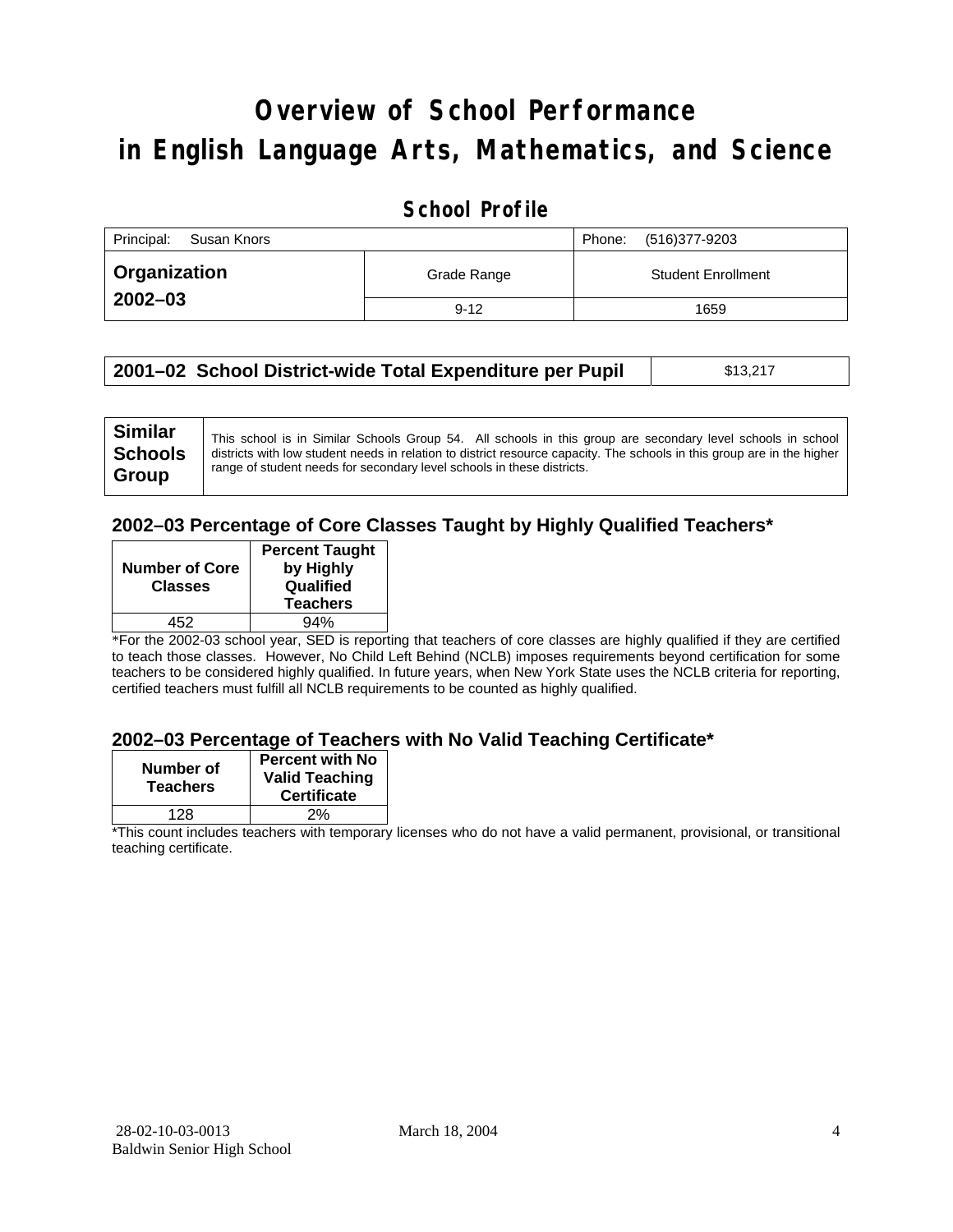### **High School English Achievement after Four Years of Instruction**

The graph and table below present performance of the 1997, 1998, and 1999 cohort members, four years after entering grade 9, in meeting the graduation assessment requirement in English. A score of 65 or above on the Regents comprehensive examination in English is considered passing. Only the highest score of each student is counted, regardless of how many times the student took the examination. In the graph, students passing approved alternatives to this examination are counted as scoring in the 65 to 84 range. RCT results are not included in the graph. In the first table, the numbers of students who met the graduation requirement by passing an approved alternative are listed separately. The second table shows the competency test performance of students with disabilities eligible for the safety net who did not score 55 or above on a Regents examination or approved alternative. Students who score 55 to 64 on the Regents examination in comprehensive English may be given credit towards a local high school diploma if allowed by the district board of education. The data in these tables and chart show the performance of the cohorts as of June  $30<sup>th</sup>$  of the fourth year after first entering grade 9.



| English Graduation Requirement Achievement after Four Years of High School* |                                                                                                                                                                                                                                                                           |  |  |     |     |  |  |  |  |
|-----------------------------------------------------------------------------|---------------------------------------------------------------------------------------------------------------------------------------------------------------------------------------------------------------------------------------------------------------------------|--|--|-----|-----|--|--|--|--|
|                                                                             | <b>Cohort Members</b><br><b>Highest Score</b><br><b>Highest Score</b><br><b>Highest Score</b><br><b>Highest Score</b><br>Approved<br>Between 55 and 64<br>Between 85 and 100<br>Between 0 and 54<br><b>Alternative Credit</b><br>Between 65 and 84<br><b>All Students</b> |  |  |     |     |  |  |  |  |
| 1997 Cohort                                                                 | 331                                                                                                                                                                                                                                                                       |  |  | 223 | 65  |  |  |  |  |
| 1998 Cohort                                                                 | 359                                                                                                                                                                                                                                                                       |  |  | 160 | 164 |  |  |  |  |
| 1999 Cohort                                                                 | 381                                                                                                                                                                                                                                                                       |  |  | 148 | 175 |  |  |  |  |

\*Assessments used to determine counts in this table include the Regents examination in comprehensive English, the component retest in English, and approved alternatives.

| Performance of Students Who Took the Regents<br><b>Competency Tests in Reading and Writing to</b><br>Meet the Graduation Requirement* |                        |                                                |  |  |  |  |  |
|---------------------------------------------------------------------------------------------------------------------------------------|------------------------|------------------------------------------------|--|--|--|--|--|
|                                                                                                                                       | <b>Passed the RCTs</b> | <b>Failed RCT in Reading</b><br>and/or Writing |  |  |  |  |  |
| 1997 Cohort                                                                                                                           | 12                     |                                                |  |  |  |  |  |
| 1998 Cohort                                                                                                                           |                        |                                                |  |  |  |  |  |
| 1999 Cohort                                                                                                                           |                        |                                                |  |  |  |  |  |

\*Includes only students eligible for the safety net who did not score 55 or higher on the Regents examination or an approved alternative.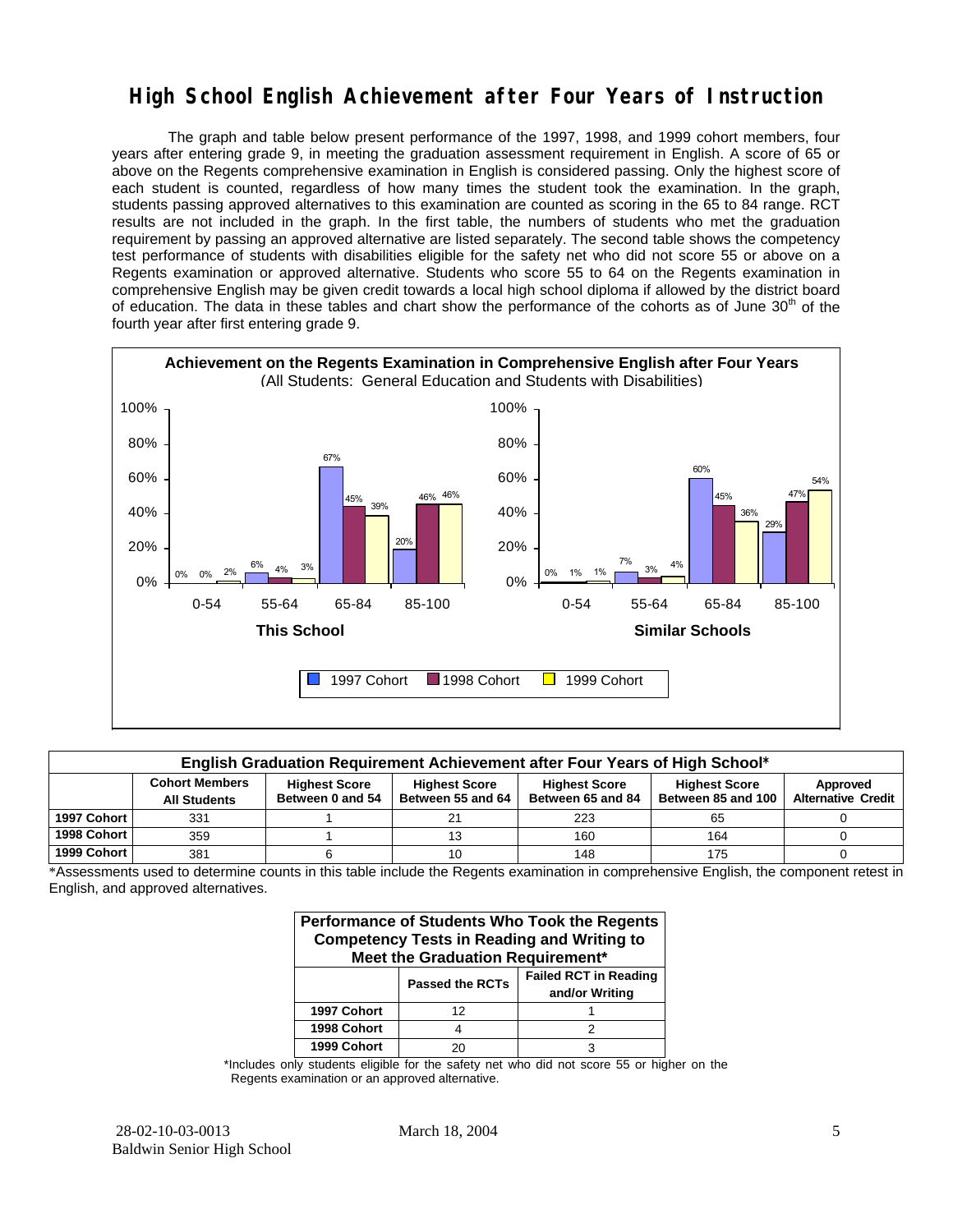## **High School Mathematics Achievement after Four Years of Instruction**

The graph and table below present performance of the 1997, 1998, and 1999 cohort members, four years after entering grade 9, in meeting the graduation assessment requirement in mathematics. A score of 65 or above on a Regents examination in mathematics is considered passing. Only the highest score of each student is counted, regardless of how many times the student took the examination. In the graph, students passing approved alternatives to these examinations are counted as scoring in the 65 to 84 range. RCT results are not included in the graph. In the first table, the numbers of students who met the graduation requirement by passing an approved alternative are listed separately. The second table shows the competency test performance of students with disabilities eligible for the safety net who did not score 55 or above on a Regents examination or approved alternative. Students who score 55 to 64 on a Regents examination in mathematics may be given credit towards a local high school diploma if allowed by the district board of education. The data in these tables and chart show the performance of the cohorts as of June  $30<sup>th</sup>$  of the fourth year after first entering grade 9.



| Mathematics Graduation Requirement Achievement after Four Years of High School* |                                                                                                                                   |                  |                   |                   |                    |                           |  |  |  |
|---------------------------------------------------------------------------------|-----------------------------------------------------------------------------------------------------------------------------------|------------------|-------------------|-------------------|--------------------|---------------------------|--|--|--|
|                                                                                 | <b>Highest Score</b><br><b>Highest Score</b><br><b>Highest Score</b><br>Approved<br><b>Cohort Members</b><br><b>Highest Score</b> |                  |                   |                   |                    |                           |  |  |  |
|                                                                                 | <b>All Students</b>                                                                                                               | Between 0 and 54 | Between 55 and 64 | Between 65 and 84 | Between 85 and 100 | <b>Alternative Credit</b> |  |  |  |
| 1997 Cohort                                                                     | 331                                                                                                                               |                  | 16                | 117               | 145                | 30                        |  |  |  |
| 1998 Cohort                                                                     | 359                                                                                                                               |                  | 15                | 145               | 141                |                           |  |  |  |
| 1999 Cohort                                                                     | 381                                                                                                                               | 13               | 22                | 129               | 182                |                           |  |  |  |

\*Assessments used to determine counts in this table include a Regents examination in mathematics, the component retest in mathematics and approved alternatives.

| Performance of Students Who Took the Regents<br><b>Competency Test in Mathematics to Meet the</b><br><b>Graduation Requirement*</b> |                       |                                   |  |  |  |  |  |
|-------------------------------------------------------------------------------------------------------------------------------------|-----------------------|-----------------------------------|--|--|--|--|--|
|                                                                                                                                     | <b>Passed the RCT</b> | <b>Failed at Least</b><br>One RCT |  |  |  |  |  |
| 1997 Cohort                                                                                                                         | 17                    |                                   |  |  |  |  |  |
| 1998 Cohort                                                                                                                         | 10                    |                                   |  |  |  |  |  |
| 1999 Cohort                                                                                                                         |                       |                                   |  |  |  |  |  |

\*Includes only students eligible for the safety net who did not score 55 or higher on the Regents examination or an approved alternative.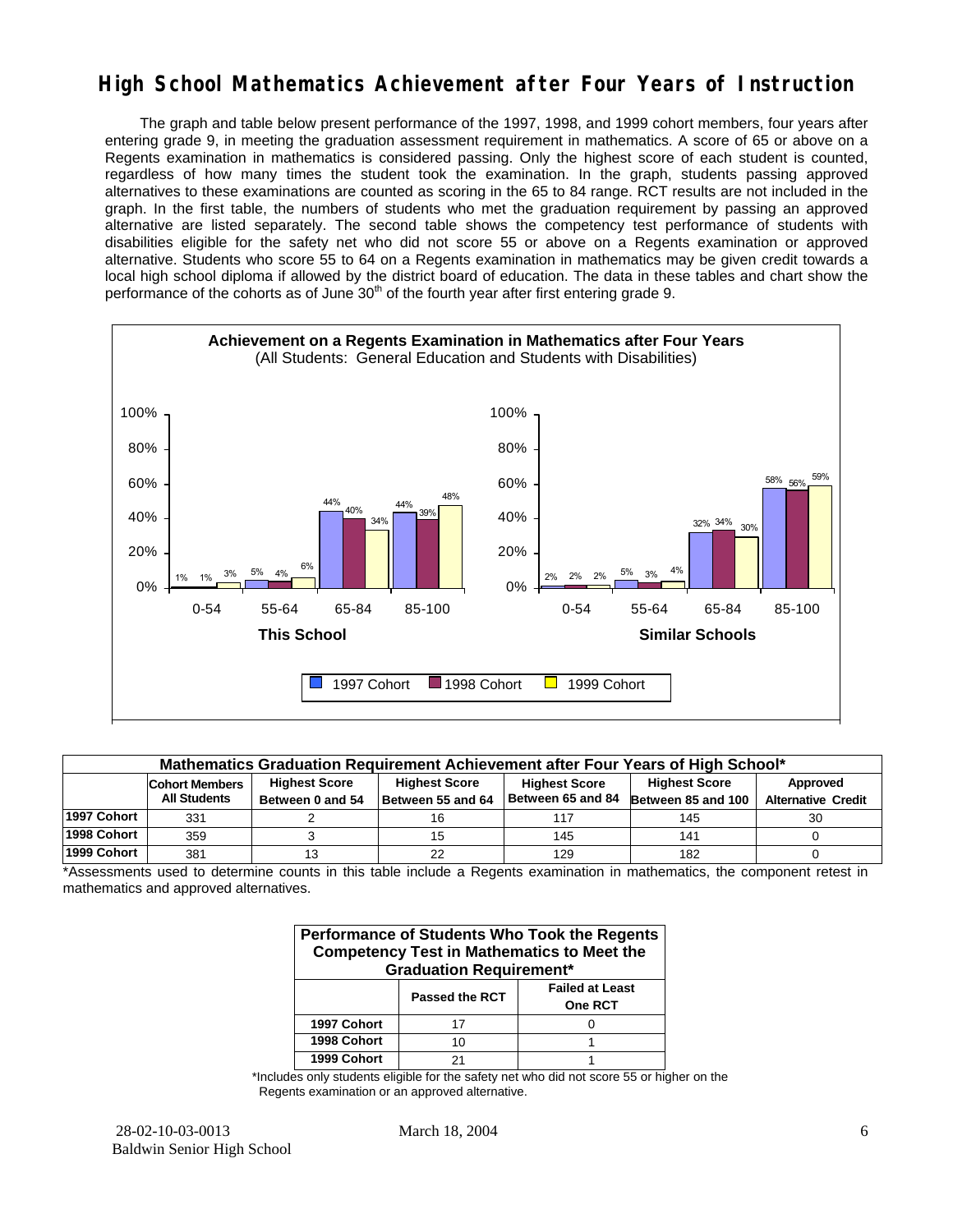## **Cohort Graduation Rates**

 Students were counted as graduates if they earned a local diploma with or without a Regents endorsement by August 31<sup>st</sup> of the fourth year after first entering grade 9. The graduation-rate cohort includes students who transferred to general education development (GED) programs. These students were not counted in the 1998 school accountability cohort for English and mathematics.



| <b>Cohort Graduation Rates</b> |                                  |                                |                                                                    |                            |  |  |
|--------------------------------|----------------------------------|--------------------------------|--------------------------------------------------------------------|----------------------------|--|--|
|                                | <b>Cohort</b><br>Members*<br>(a) | <b>Transfers to GED</b><br>(b) | <b>Graduation Rate</b><br><b>Cohort</b><br><b>Members</b><br>(a+b) | <b>Number</b><br>Graduated |  |  |
| 1998 Cohort                    | 358                              |                                | 364                                                                | 329                        |  |  |

\*Count as of August 31<sup>st</sup> of the fourth year after first entering grade 9.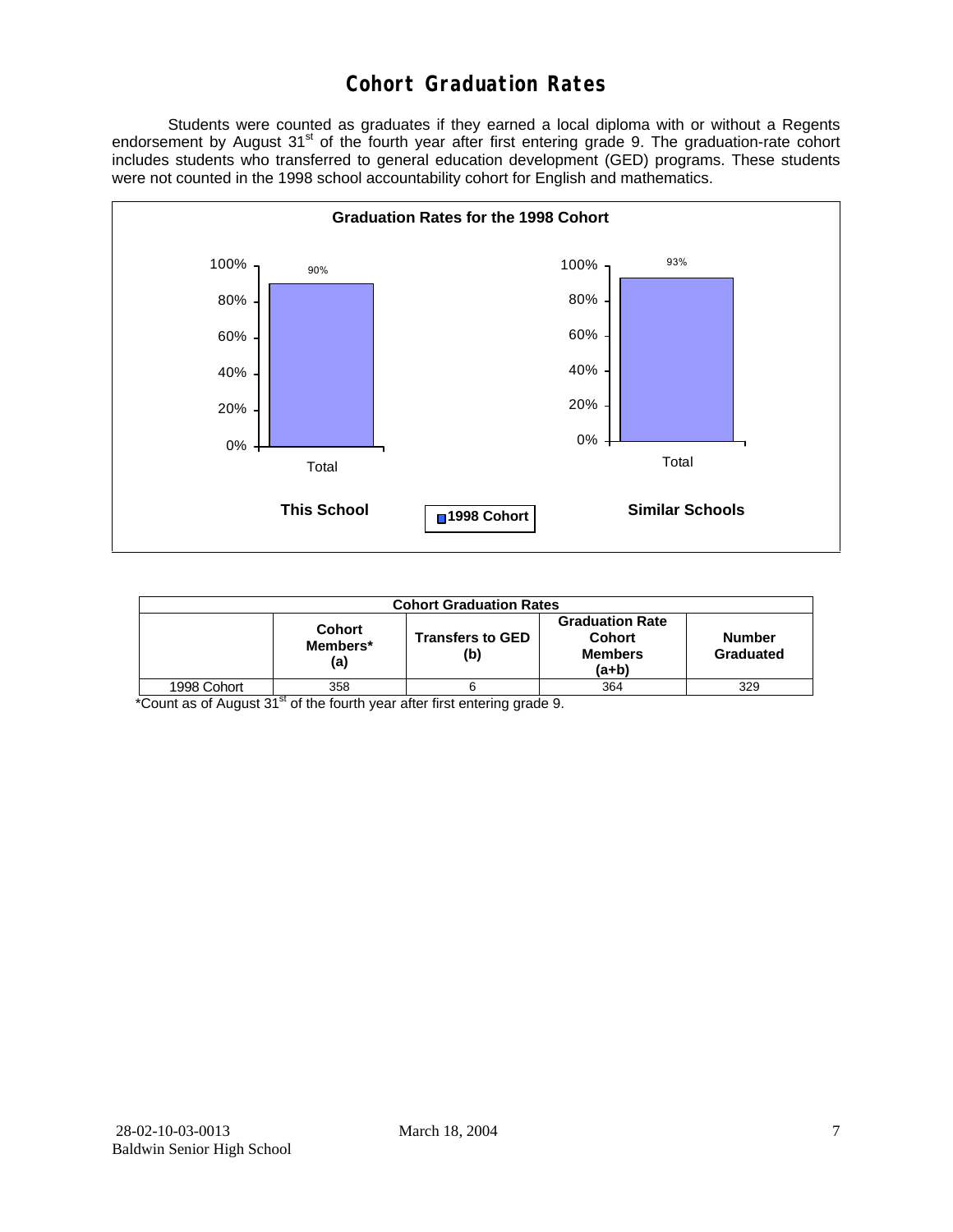# **Analysis of Student Subgroup Performance**

Historically, on State assessments the average performance of Black, Hispanic, and Native American students has been lower than that of White and Asian students. Similarly, students from lowincome families have not performed as well as those from higher income families. A high priority of the Board of Regents is to eliminate these gaps in student performance. In addition, Title I of the federal Elementary and Secondary Education Act includes explicit requirements "to ensure that students served by Title I are given the same opportunity to achieve to high standards and are held to the same high expectations as all students in each State."

This section of the school report card provides performance data for two years by racial/ethnic group, disability status, gender, English proficiency status, income level, and migrant status. The purpose of the student subgroup analyses is to determine if students who perform below the standards in any school tend to fall into particular groups, such as minority students, limited English proficient students, or economically disadvantaged students. If these analyses provide evidence that students in one of the groups achieve at a lower level than other students, the school and community should examine the reasons for this lower performance and make necessary changes in curriculum, instruction, and student support services to remedy these performance gaps. If your school did not report data for the 2002-03 school year for a subject and grade, a table showing data for subgroups in that subject and grade will not be included in the *Analysis*.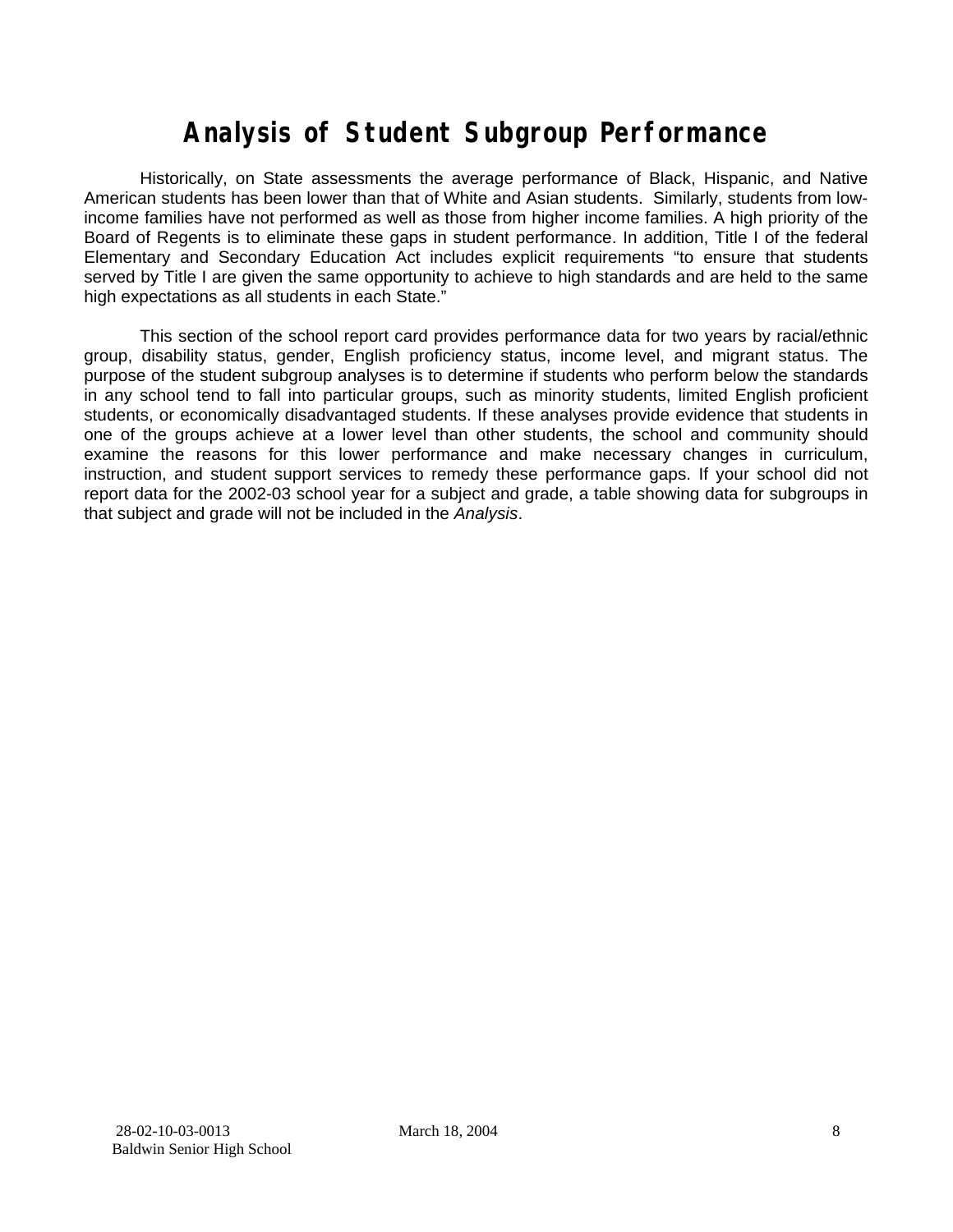### **1998 and 1999 High School Cohorts**

General-education students who first entered ninth grade in 1998 or 1999 must score 55 or higher on Regents English and mathematics examinations to graduate. During the phase-in of the Regents examination graduation requirements, all students (with district board of education approval) may qualify for a local diploma by earning a score of 55–64 on the required Regents examinations; a score of 65 or higher is required for a Regents diploma. Students with disabilities and certain students with a Section 504 Accomodation Plan may qualify for a local diploma by passing Regents competency tests. The data in these tables show the performance of the cohorts as of June 30<sup>th</sup> of the fourth year after first entering grade 9.

#### **Performance on the English Assessment Requirement for Graduation**

|                                              | 1998 Cohort              |                         |                |                          | 1999 Cohort               |                     |                |               |                   |                          |
|----------------------------------------------|--------------------------|-------------------------|----------------|--------------------------|---------------------------|---------------------|----------------|---------------|-------------------|--------------------------|
|                                              | <b>Count of Students</b> |                         | <b>Percent</b> | <b>Count of Students</b> |                           |                     | <b>Percent</b> |               |                   |                          |
|                                              |                          |                         | by Score       |                          | Meeting                   | <b>Students</b>     | by Score       |               | <b>Meeting</b>    |                          |
| <b>Student Subgroup</b>                      | <b>Students</b>          | <b>Regents</b>          |                | Pass-                    | Gradu-                    | in<br><b>Cohort</b> | <b>Regents</b> |               | Pass-             | Gradua-                  |
|                                              | in Cohort                | $55 -$<br>64            | $65-$<br>100   | ed<br><b>RCTs</b>        | ation<br>Require-<br>ment |                     | $55 -$<br>64   | $65 -$<br>100 | ed<br><b>RCTs</b> | tion<br>Require-<br>ment |
| <b>Results by Race/Ethnicity</b>             |                          |                         |                |                          |                           |                     |                |               |                   |                          |
| American Indian/Alaskan Native               | 0                        | 0                       | $\mathbf 0$    | $\mathbf 0$              | 0%                        | 1                   | s              | s             | s                 | s                        |
| <b>Black</b>                                 | 96                       | 4                       | 83             | 1                        | 92%                       | 108                 | $\overline{7}$ | 84            | 5                 | 89%                      |
| Hispanic                                     | 25                       | 1                       | 21             | $\mathbf 0$              | 88%                       | 46                  | $\overline{2}$ | 25            | 8                 | 76%                      |
| Asian or Pacific Islander                    | 10                       | $\mathbf{1}$            | 9              | $\Omega$                 | 100%                      | 16                  | s              | s             | s                 | s                        |
| White                                        | 228                      | $\overline{7}$          | 211            | 3                        | 97%                       | 210                 | $\mathbf 0$    | 199           | 6                 | 98%                      |
| Total                                        | 359                      | 13                      | 324            | $\overline{4}$           | 95%                       | 381                 | 10             | 323           | 20                | 93%                      |
| Small Group Totals (s)                       | 0                        | 0                       | 0              | $\Omega$                 | 0%                        | 17                  | 1              | 15            | 1                 | 100%                     |
| <b>Results by Disability Status</b>          |                          |                         |                |                          |                           |                     |                |               |                   |                          |
| General-education students                   | 330                      | $\overline{7}$          | 312            | 0                        | 97%                       | 337                 | 10             | 304           | $\Omega$          | 93%                      |
| Students with disabilities                   | 29                       | 6                       | 12             | 4                        | 76%                       | 44                  | $\mathbf 0$    | 19            | 20                | 89%                      |
| Total                                        | 359                      | 13                      | 324            | 4                        | 95%                       | 381                 | 10             | 323           | 20                | 93%                      |
| <b>Results by Gender</b>                     |                          |                         |                |                          |                           |                     |                |               |                   |                          |
| Female                                       | 190                      | 5                       | 176            | $\mathbf{1}$             | 96%                       | 177                 | 8              | 154           | $\overline{7}$    | 95%                      |
| Male                                         | 169                      | 8                       | 148            | 3                        | 94%                       | 204                 | $\overline{2}$ | 169           | 13                | 90%                      |
| Total                                        | 359                      | 13                      | 324            | 4                        | 95%                       | 381                 | 10             | 323           | 20                | 93%                      |
| <b>Results by English Proficiency Status</b> |                          |                         |                |                          |                           |                     |                |               |                   |                          |
| English proficient                           | 350                      | 11                      | 323            | 4                        | 97%                       | 367                 | 6              | 317           | 20                | 93%                      |
| Limited English proficient                   | 9                        | $\overline{\mathbf{c}}$ | 1              | 0                        | 33%                       | 14                  | 4              | 6             | $\mathbf 0$       | 71%                      |
| Total                                        | 359                      | 13                      | 324            | 4                        | 95%                       | 381                 | 10             | 323           | 20                | 93%                      |
| <b>Results by Income Level</b>               |                          |                         |                |                          |                           |                     |                |               |                   |                          |
| Economically disadvantaged                   | 1                        | s                       | s              | s                        | $\mathbf s$               | $\mathbf 0$         | $\mathbf 0$    | 0             | $\mathbf 0$       | 0%                       |
| Not disadvantaged                            | 358                      | s                       | s              | s                        | s                         | 381                 | 10             | 323           | 20                | 93%                      |
| Total                                        | 359                      | 13                      | 324            | 4                        | 95%                       | 381                 | 10             | 323           | 20                | 93%                      |
| <b>Results by Migrant Status</b>             |                          |                         |                |                          |                           |                     |                |               |                   |                          |
| Migrant family                               | $\mathbf 0$              | 0                       | 0              | $\mathbf 0$              | 0%                        | 0                   | 0              | 0             | $\mathbf 0$       | 0%                       |
| Not migrant family                           | 359                      | 13                      | 324            | 4                        | 95%                       | 381                 | 10             | 323           | 20                | 93%                      |
| Total                                        | 359                      | 13                      | 324            | 4                        | 95%                       | 381                 | 10             | 323           | 20                | 93%                      |

### **after Four Years of High School**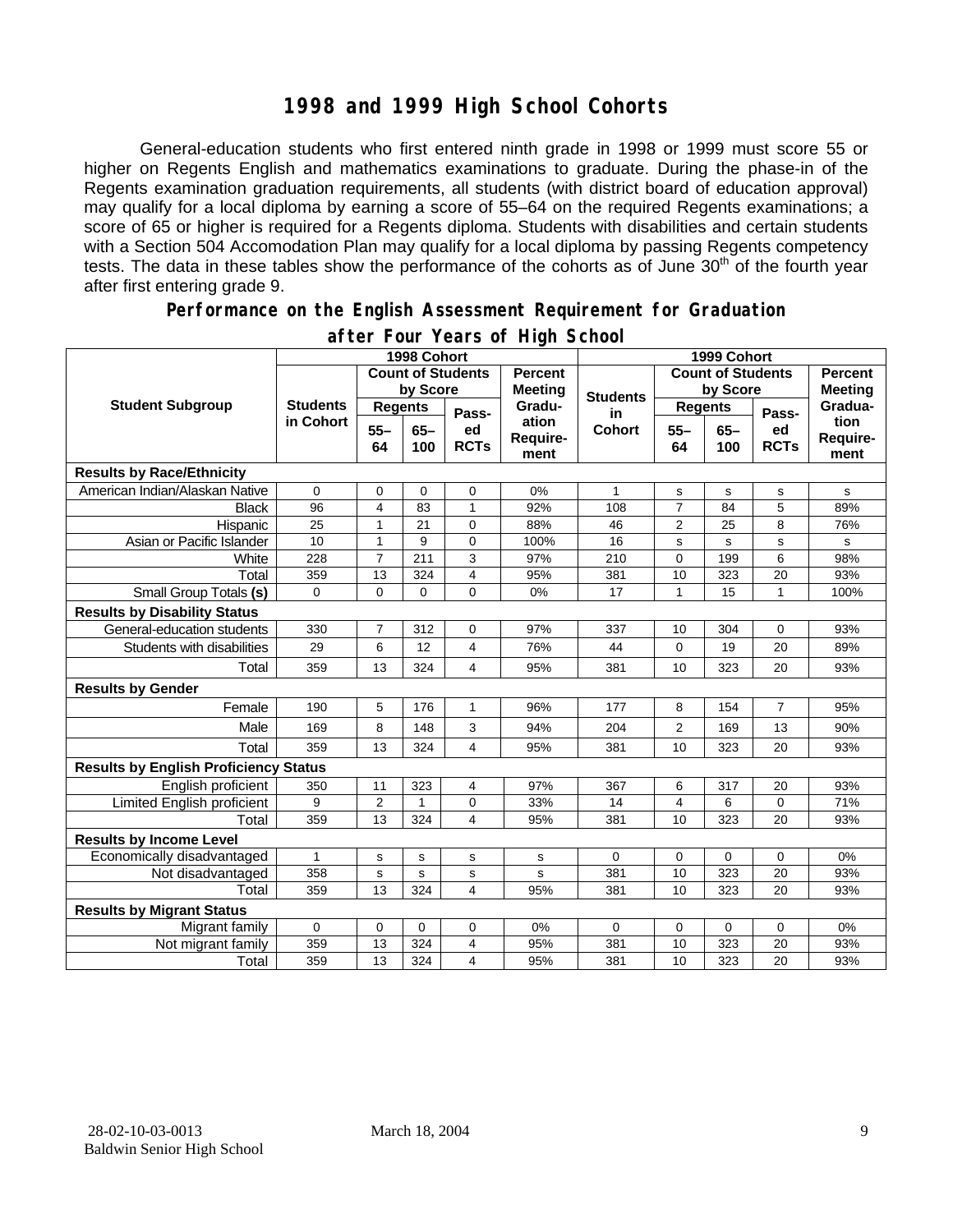### **Performance on the Mathematics Assessment Requirement for Graduation after Four Years of High School**

|                                              | addation artor roar roars or ringir conce<br>1998 Cohort |                          |             |                 |                                  | 1999 Cohort           |                          |             |                                  |          |  |  |
|----------------------------------------------|----------------------------------------------------------|--------------------------|-------------|-----------------|----------------------------------|-----------------------|--------------------------|-------------|----------------------------------|----------|--|--|
| <b>Student Subgroup</b>                      |                                                          | <b>Count of Students</b> |             |                 | <b>Percent</b><br><b>Meeting</b> | <b>Students</b><br>in | <b>Count of Students</b> |             | <b>Percent</b><br><b>Meeting</b> |          |  |  |
|                                              | <b>Students</b><br>in<br><b>Cohort</b>                   | by Score                 |             |                 |                                  |                       | by Score                 |             |                                  |          |  |  |
|                                              |                                                          | <b>Regents</b>           |             | Gradu-<br>Pass- | Regents                          |                       | Pass-                    | Gradua-     |                                  |          |  |  |
|                                              |                                                          | $55 -$                   | $65 -$      | ed              | ation                            | <b>Cohort</b>         | $55 -$                   | $65-$       | ed                               | tion     |  |  |
|                                              |                                                          | 64                       | 100         | <b>RCTs</b>     | Require-                         |                       | 64                       | 100         | <b>RCTs</b>                      | Require- |  |  |
|                                              |                                                          |                          |             |                 | ment                             |                       |                          |             |                                  | ment     |  |  |
| <b>Results by Race/Ethnicity</b>             |                                                          |                          |             |                 |                                  |                       |                          |             |                                  |          |  |  |
| American Indian/Alaskan Native               | $\mathbf 0$                                              | $\mathbf 0$              | $\mathbf 0$ | $\mathbf 0$     | 0%                               | $\mathbf{1}$          | s                        | $\mathbf s$ | s                                | s        |  |  |
| <b>Black</b>                                 | 96                                                       | $\overline{7}$           | 79          | $\overline{2}$  | 92%                              | 108                   | 12                       | 78          | 6                                | 89%      |  |  |
| Hispanic                                     | 25                                                       | 4                        | 16          | $\overline{2}$  | 88%                              | 46                    | $\overline{2}$           | 27          | 6                                | 76%      |  |  |
| Asian or Pacific Islander                    | 10                                                       | $\mathbf 0$              | 8           | $\Omega$        | 80%                              | 16                    | s                        | $\mathbf s$ | s                                | s        |  |  |
| White                                        | 228                                                      | $\overline{4}$           | 183         | 6               | 85%                              | 210                   | 8                        | 191         | $\overline{7}$                   | 98%      |  |  |
| Total                                        | 359                                                      | 15                       | 286         | 10              | 87%                              | 381                   | 22                       | 311         | 21                               | 93%      |  |  |
| <b>Small Group Totals (s)</b>                | $\Omega$                                                 | $\Omega$                 | $\Omega$    | $\Omega$        | 0%                               | 17                    | $\Omega$                 | 15          | $\overline{2}$                   | 100%     |  |  |
| <b>Results by Disability Status</b>          |                                                          |                          |             |                 |                                  |                       |                          |             |                                  |          |  |  |
| General-education students                   | 330                                                      | 11                       | 276         | 1               | 87%                              | 337                   | 18                       | 296         | 0                                | 93%      |  |  |
| Students with disabilities                   | 29                                                       | 4                        | 10          | 9               | 79%                              | 44                    | 4                        | 15          | 21                               | 91%      |  |  |
| Total                                        | 359                                                      | 15                       | 286         | 10              | 87%                              | 381                   | 22                       | 311         | 21                               | 93%      |  |  |
| <b>Results by Gender</b>                     |                                                          |                          |             |                 |                                  |                       |                          |             |                                  |          |  |  |
| Female                                       | 190                                                      | 8                        | 156         | 3               | 88%                              | 177                   | 9                        | 150         | 6                                | 93%      |  |  |
| Male                                         | 169                                                      | $\overline{7}$           | 130         | $\overline{7}$  | 85%                              | 204                   | 13                       | 161         | 15                               | 93%      |  |  |
| Total                                        | 359                                                      | 15                       | 286         | 10              | 87%                              | 381                   | 22                       | 311         | 21                               | 93%      |  |  |
| <b>Results by English Proficiency Status</b> |                                                          |                          |             |                 |                                  |                       |                          |             |                                  |          |  |  |
| English proficient                           | 350                                                      | 14                       | 281         | 10              | 87%                              | 367                   | 22                       | 302         | 21                               | 94%      |  |  |
| <b>Limited English proficient</b>            | 9                                                        | $\mathbf{1}$             | 5           | 0               | 67%                              | 14                    | $\mathbf 0$              | 9           | 0                                | 64%      |  |  |
| Total                                        | 359                                                      | 15                       | 286         | 10              | 87%                              | 381                   | 22                       | 311         | 21                               | 93%      |  |  |
| <b>Results by Income Level</b>               |                                                          |                          |             |                 |                                  |                       |                          |             |                                  |          |  |  |
| Economically disadvantaged                   | $\mathbf{1}$                                             | s                        | s           | s               | s                                | $\mathbf 0$           | 0                        | $\mathbf 0$ | 0                                | 0%       |  |  |
| Not disadvantaged                            | 358                                                      | s                        | s           | $\mathbf s$     | s                                | 381                   | 22                       | 311         | 21                               | 93%      |  |  |
| Total                                        | 359                                                      | 15                       | 286         | 10              | 87%                              | 381                   | 22                       | 311         | 21                               | 93%      |  |  |
| <b>Results by Migrant Status</b>             |                                                          |                          |             |                 |                                  |                       |                          |             |                                  |          |  |  |
| Migrant family                               | $\mathbf 0$                                              | $\mathbf 0$              | 0           | 0               | 0%                               | 0                     | 0                        | 0           | 0                                | 0%       |  |  |
| Not migrant family                           | 359                                                      | 15                       | 286         | 10              | 87%                              | 381                   | 22                       | 311         | 21                               | 93%      |  |  |
| Total                                        | 359                                                      | 15                       | 286         | 10              | 87%                              | 381                   | 22                       | 311         | 21                               | 93%      |  |  |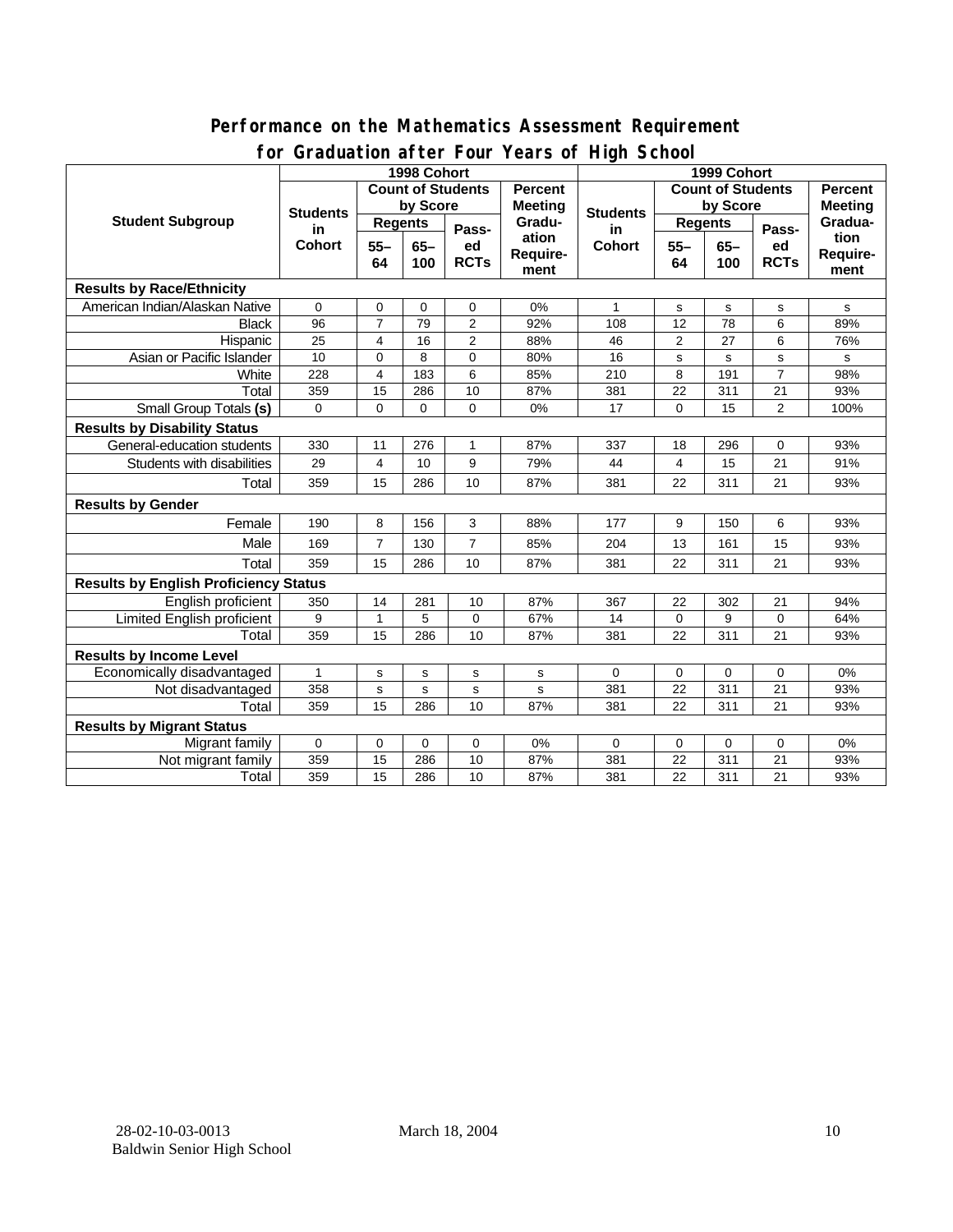### **Cohort Graduation Rates**

Students were counted as graduates in the first two columns of this table if they earned a local diploma with or without a Regents endorsement by June 30<sup>th</sup> of the fourth year after first entering grade 9 and in the second two columns if they earned a local diploma with or without a Regents endorsement by August 31<sup>st</sup> of the fourth year after first entering grade 9. The graduation-rate cohort includes students who transferred to general education development (GED) programs. These students were not counted in the 1998 school accountability cohort for English and mathematics.

|                                              | 1998 Cohort as of                       |                           | 1998 Cohort as of                |                           |  |  |  |  |  |
|----------------------------------------------|-----------------------------------------|---------------------------|----------------------------------|---------------------------|--|--|--|--|--|
|                                              | June 30, 2002                           |                           | <b>August 31, 2002</b>           |                           |  |  |  |  |  |
| <b>Student Subgroup</b>                      | <b>Graduation</b><br><b>Rate Cohort</b> | <b>Graduation</b><br>Rate | Graduation<br><b>Rate Cohort</b> | <b>Graduation</b><br>Rate |  |  |  |  |  |
| <b>Results by Race/Ethnicity</b>             |                                         |                           |                                  |                           |  |  |  |  |  |
| American Indian/Alaskan Native               | 0                                       | 0%                        | 0                                | 0%                        |  |  |  |  |  |
| <b>Black</b>                                 | 97                                      | 85%                       | 96                               | 85%                       |  |  |  |  |  |
| Hispanic                                     | 25                                      | 72%                       | 25                               | 76%                       |  |  |  |  |  |
| Asian or Pacific Islander                    | 10                                      | 90%                       | 12                               | 100%                      |  |  |  |  |  |
| White                                        | 233                                     | 90%                       | 231                              | 94%                       |  |  |  |  |  |
| Total                                        | 365                                     | 87%                       | 364                              | 90%                       |  |  |  |  |  |
| Small Group Totals (s)                       | $\Omega$                                | 0%                        | 0                                | $0\%$                     |  |  |  |  |  |
| <b>Results by Disability Status</b>          |                                         |                           |                                  |                           |  |  |  |  |  |
| General-education students                   | 335                                     | 90%                       | 335                              | 93%                       |  |  |  |  |  |
| Students with disabilities                   | 30                                      | 57%                       | 29                               | 59%                       |  |  |  |  |  |
| Total                                        | 365                                     | 87%                       | 364                              | 90%                       |  |  |  |  |  |
| <b>Results by Gender</b>                     |                                         |                           |                                  |                           |  |  |  |  |  |
| Female                                       | 192                                     | 91%                       | 191                              | 92%                       |  |  |  |  |  |
| Male                                         | 173                                     | 84%                       | 173                              | 88%                       |  |  |  |  |  |
| Total                                        | 365                                     | 87%                       | 364                              | 90%                       |  |  |  |  |  |
| <b>Results by English Proficiency Status</b> |                                         |                           |                                  |                           |  |  |  |  |  |
| English proficient                           | 356                                     | 89%                       | 355                              | 92%                       |  |  |  |  |  |
| <b>Limited English proficient</b>            | 9                                       | 11%                       | 9                                | 22%                       |  |  |  |  |  |
| Total                                        | 365                                     | 87%                       | 364                              | 90%                       |  |  |  |  |  |
| <b>Results by Income Level</b>               |                                         |                           |                                  |                           |  |  |  |  |  |
| Economically disadvantaged                   | $\mathbf{1}$                            | $\mathbf s$               | $\mathbf{1}$                     | s                         |  |  |  |  |  |
| Not disadvantaged                            | 364                                     | s                         | 363                              | s                         |  |  |  |  |  |
| Total                                        | 365                                     | 87%                       | 364                              | 90%                       |  |  |  |  |  |
| <b>Results by Migrant Status</b>             |                                         |                           |                                  |                           |  |  |  |  |  |
| Migrant family                               | $\Omega$                                | 0%                        | $\Omega$                         | 0%                        |  |  |  |  |  |
| Not migrant family                           | 365                                     | 87%                       | 364                              | 90%                       |  |  |  |  |  |
| Total                                        | 365                                     | 87%                       | 364                              | 90%                       |  |  |  |  |  |